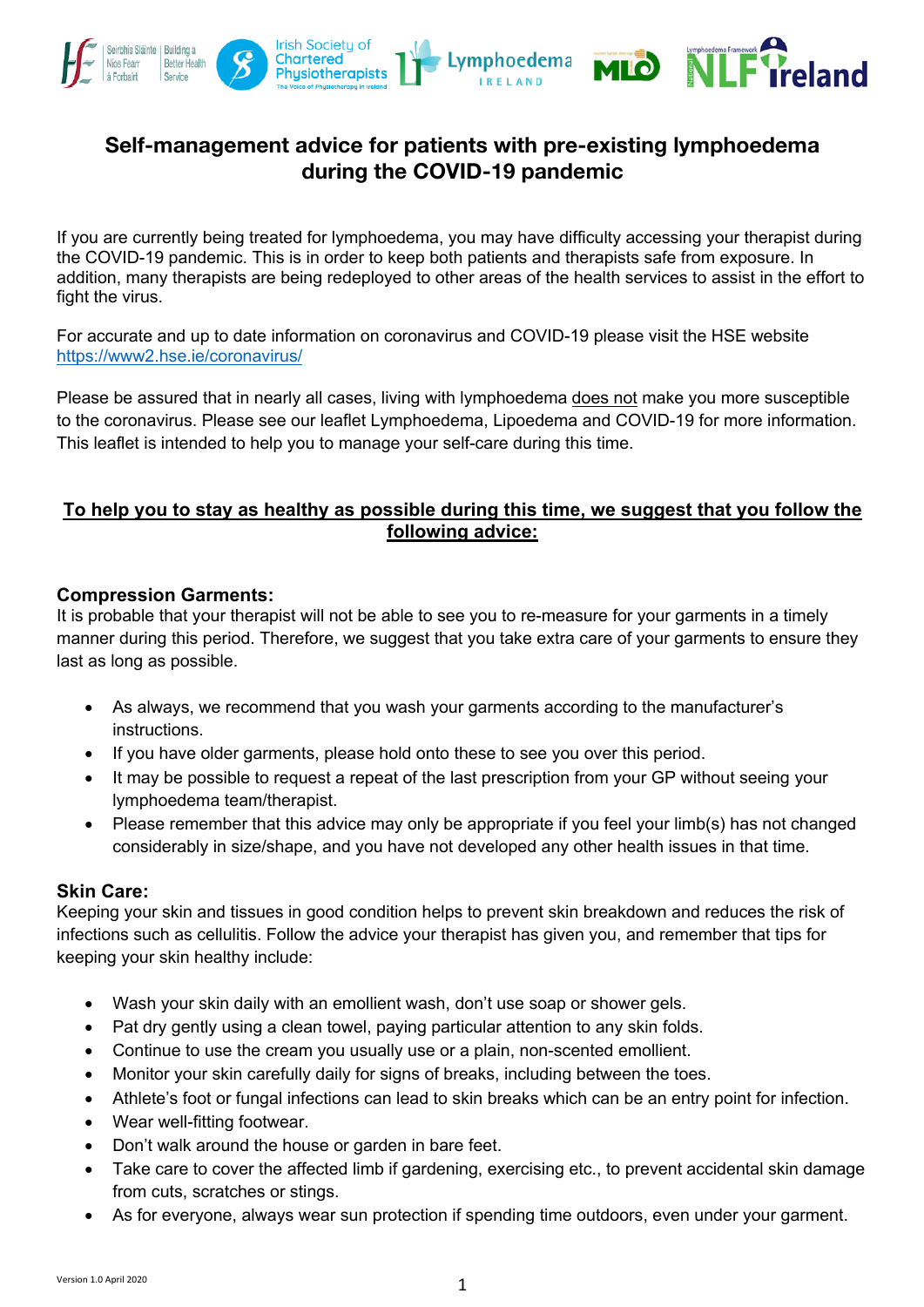

## **What should I do if I get a scratch, cut or sting to my skin?**

- Clean the area carefully with an antiseptic and cover with a dressing.
- Monitor the affected area for 24 hours.
- If the skin becomes hot, red or swollen, you must **contact your GP immediately**, as you could develop cellulitis.

### **What is cellulitis?**

- People with lymphoedema are particularly susceptible to cellulitis.
- Cellulitis is an infection of the skin, which can lead to serious illness if left untreated
- Learn how to recognise cellulitis infection:
	- $\circ$  Look out for redness, swelling and heat, with associated pain and tenderness.
	- $\circ$  Cellulitis may be accompanied by fever, nausea/vomiting and a feeling of generally being unwell.

# **What should I do if I develop Cellulitis?**

**Cellulitis should be considered a medical emergency - contact your GP immediately as you will likely need antibiotic treatment. If you become seriously ill, you may require admission to hospital for intravenous antibiotics.**

If you have previously had cellulitis you may have been advised to keep oral antibiotics at home. If you suspect you have developed cellulitis please start taking the antibiotics but remember you MUST also seek medical advice.

If you have been diagnosed with cellulitis the following advice may be useful:

- Compression garments may need to be removed for the first few days because of pain and/ or discomfort in the acute phase. They should be reintroduced as soon as you are able to tolerate them again, to prevent worsening of the swelling.
- You may find that using a lower strength compression garment is easier to manage at first.
- Discontinue Simple Lymphatic Drainage (self-massage) and exercise until the infection has resolved.
- Rest your leg/arm in a comfortable position.
- Keep hydrated.
- Take pain relief as advised by your doctor or community pharmacist.

#### **Movement / Exercise:**

Movement / exercise is really important to keep your lymphoedema well controlled. Please keep up with your regular exercise routine. If your compression garments are worn out, putting some extra focus on exercise can be even more beneficial. Even if you are self-isolating or social distancing you can exercise indoors or take a walk as able/indicated. A well-balanced diet and proper hydration will also help you to maintain a healthy weight, which is really important for managing your lymphoedema.



Remember! - If possible, please seek advice from your therapist or GP before starting any new exercises